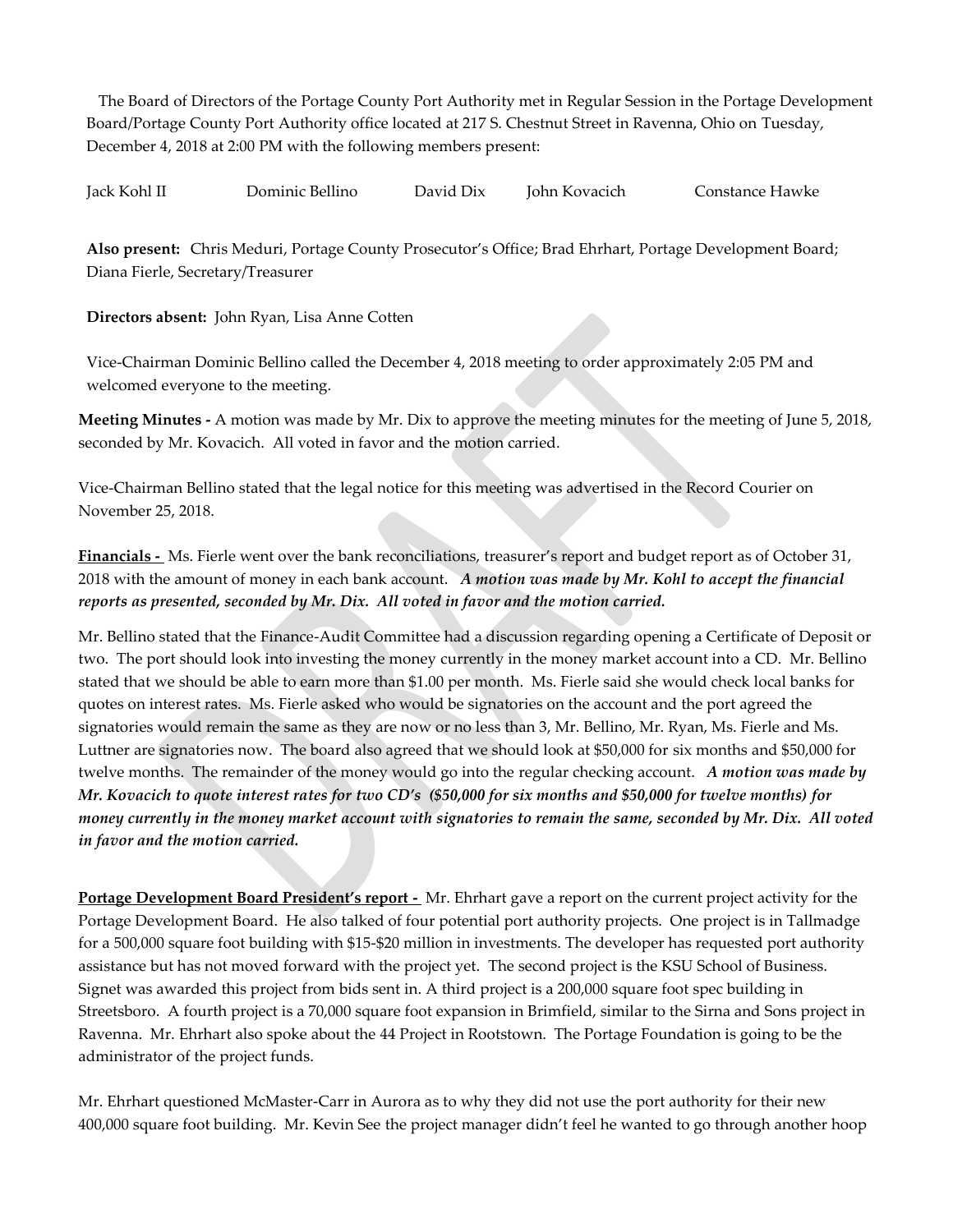and take more time. Mr. Ehrhart questioned Mr. Sarkis and Mr. Cooper to see how much time they would need to process a project and they stated that they would move as fast as the company project needs to move. Mr. Bellino asked if it was an education issue and Mr. Ehrhart stated yes, the companies need to know we are not a barrier. Mr. Ehrhart also stated that by the end of the year PDB will have made about 160 business visits.

**Legal Counsel, Chris Meduri's report** – Mr. Meduri introduced himself as he is taking the place of Denise Smith.

**Finance-Audit Committee** – Mr. Bellino stated that the committee met prior to the board meeting at 1:30pm and reviewed all the financials and recommended a 2019 budget to the board, which will be presented later in the meeting. The Finance-Audit Committee also reviewed the 2016 and 2017 Audits performed by the Auditor of the State of Ohio. The Finance-Audit recommends the board of directors accept the Port Authority Audit for 2016 and 2017. *A motion was made by Mr. Kohl to accept the 2016 and 2017 audits as presented, seconded by Mr. Kovacich. All voted in favor and the motion carried.*

**Special Committee Reports - None**

### **CONSIDERATION OF NEW RESOLUTIONS AND MOTIONS**

**Appropriation – 2019 Budget** – Mr. Bellino stated this budget was approved by the Finance-Audit Committee explained the draft budget. Mr. Bellino requests that it be approved as presented. A motion was made by Mr. Dix to approve the 2019 budget as presented by the Finance Committee, seconded by Mr. Kohl. All voted in favor and the motion carried. Approved by Resolution 18-005.

**2019 Chairman** –A motion was made by Mr. Kohl to elect Mr. Ryan as chairman for 2019, seconded by Mr. Dix. All voted in favor and the motion carried.Approved by Resolution 18-006.

**2019 Vice-Chairman** *–* A motion was made by Mr. Dix to elect Mr. Bellino as vice-chairman for 2019, seconded by Mr. Kohl. All voted in favor and the motion carried.Approved by Resolution 18-007.

**2019 Secretary/Treasurer –** A motion was made by Mr. Dix to appoint Diana Fierle as Secretary/Treasurer for 2019, seconded by Mr. Kovacich. All voted in favor and the motion carried. Approved by Resolution 18-008.

**2019 Assistant Secretary/Treasurer** – A motion was made by Mr. Dix to appoint Taylor Luttner as Assistant Secretary/Treasurer for 2019, seconded by Mr. Kohl. All voted in favor and the motion carried. Approved by Resolution 18-009.

**Surety Bonds –** A motion was made by Mr. Kohl to authorize the purchase of surety bonds for the Secretary/Treasurer, Assistant Secretary/Treasurer, Director Bellino and Chairman Ryan at a cost of \$425.00, seconded by Mr. Kovacich. All voted in favor and the motion carried. Approved by Resolution 18-010.

**Hosting –** A motion was made by Mr. Kohl to authorize the purchase of items necessary for the hosting of Portage County Port Authority functions and meeting expenses for 2019 not to exceed \$500, seconded by Mr. Kovacich. All voted in favor and the motion carried. Approved by Resolution 18-011.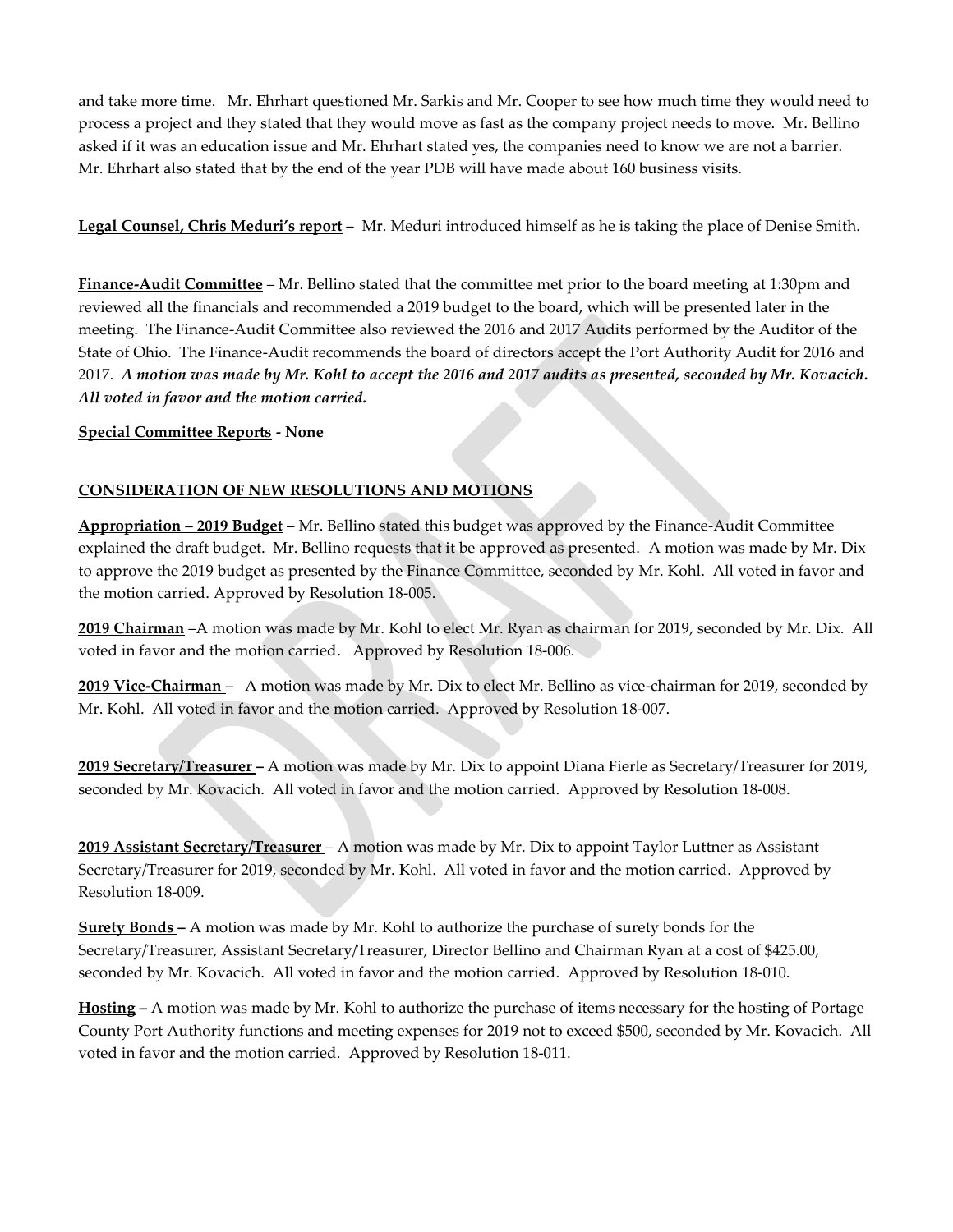**Legal notices –** A motion was made by Mr. Kohl to authorize payments in 2019 to the Record Publishing Company/GateHouse Media for Legal Notices of the Portage County Port Authority meetings not to exceed \$1,000, seconded by Mr. Kovacich. All voted in favor and the motion carried. Approved by Resolution 18-012.

**Marketing/Advertising** *–* A motion was made by Mr. Kohl for authorization of Marketing/Advertising and Sponsorship opportunities for the Portage County Port Authority in 2019 not to exceed \$2,500, seconded by Mr. Kovacich. All voted in favor and the motion carried. Approved by Resolution 18-013.

**Ohio Port Authority Council Dues** *–* A motion was made by Mr. Kohl to authorize payment of dues to the Ohio Port Authority Council in 2019 not to exceed \$200, seconded by Mr. Kovacich. All voted in favor and the motion carried. Approved by Resolution 18-014.

**Portage County Prosecutor's Agreement –** A motion was made by Mr. Kohl to enter into an agreement with the Portage County Prosecutor's office for legal services for the Portage County Port Authority for the year 2019, seconded by Mr. Kovacich. All voted in favor and the motion carried.Approved by Resolution 18-015.

**Ohio Port Authority Council Meetings** *–* A motion was made by Mr. Kohl to authorize Portage Development Board President and/or the Secretary/Treasurer to attend the Ohio Port Authority Council meetings in 2019, as their time allows, and receive reimbursement, seconded by Mr. Kovacich. All voted in favor and the motion carried. Approved by Resolution 18-016.

**Ohio Public Records Law –** A motion was made by Mr. Kohl to appoint Secretary-Treasurer Diana Fierle and Assistant Secretary-Treasurer Taylor Luttner as the designees to attend training programs and seminars about Ohio's Public Records Law, seconded by Mr. Kovacich. All voted in favor and the motion carried. Approved by Resolution 18-017.

**Contract for Charles E. Harris & Associates** – A motion was made by Mr. Dix to hire Charles E. Harris & Associates to prepare financial statements for 2018 (\$350.00) and 2019 (\$375.00) for the State of Ohio Hinkle System in an amount not to exceed \$725.00, seconded by Mr. Kohl. All voted in favor and the motion carried. Approved by Resolution 18-018.

**Payment to the Portage Development Board –** A motion was made by Mr. Dix authorizing payment to the Portage Development Board for the third year of the three year contract 2019 in an amount not to exceed \$20,000 (\$15,000 annual contract and \$5,000 annual investment/membership), seconded by Mr. Kovacich. All voted in favor and the motion carried. Approved by Resolution 18-019.

### **Journal Entries - December 4, 2018**

**It was moved by Mr. Dix, seconded by Mr. Kohl that the following journal entry be approved. All voted in favor and the motion carried.**

**Journal Entry** - PCPA shall pay to PDB the sum of twenty-five percent (25%) of the total amount of project fees received by the PCPA in 2019. Said amount shall be paid upon invoice from PDB billed after the project fee is collected by the PCPA for 2019.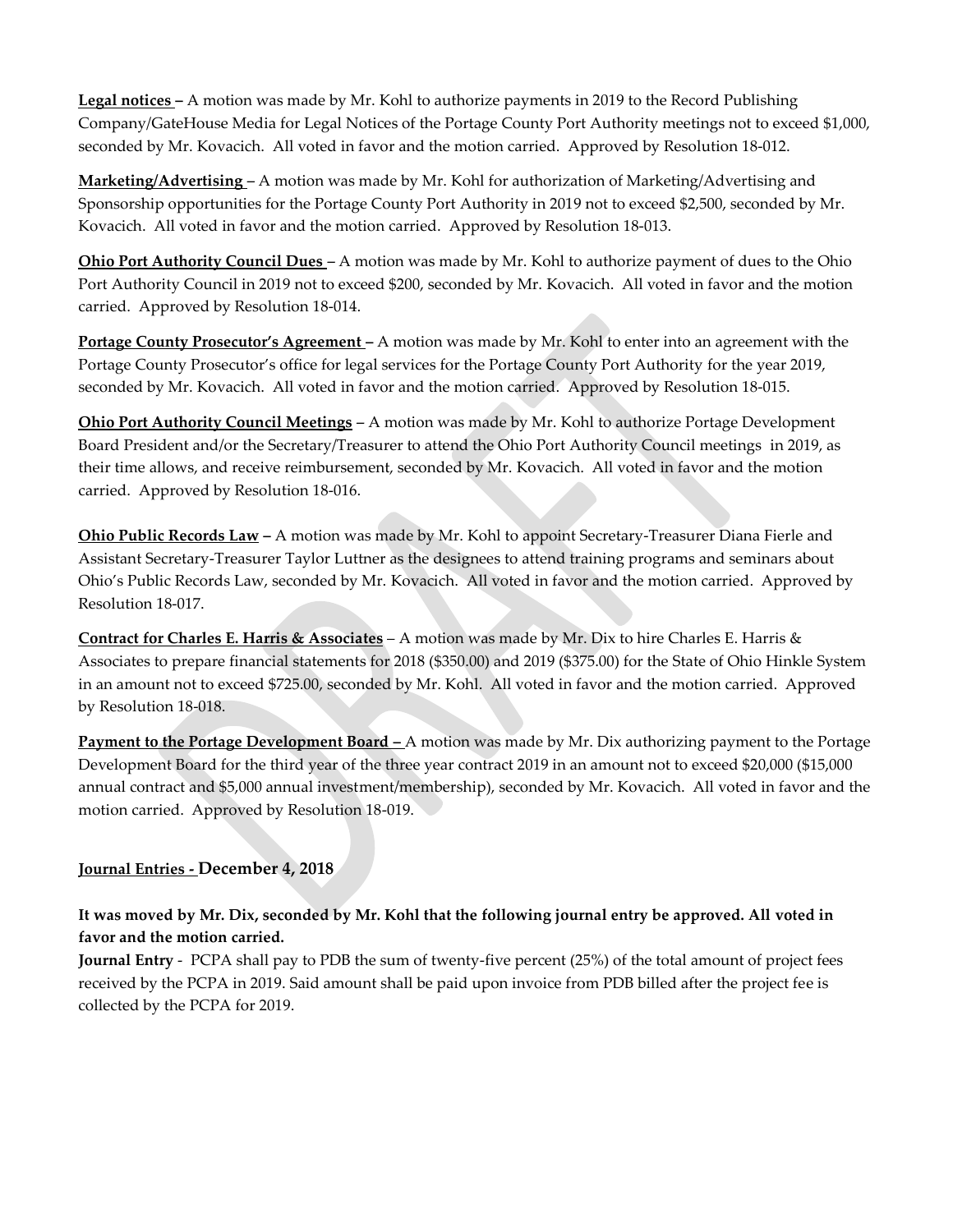### **It was moved by Mr. Dix, seconded by Mr. Kohl that the following journal entry be approved. All voted in favor and the motion carried.**

**Journal Entry -** appointing Mr. Bellino, Mr. Ryan and Mr. Kovacich to the Finance-Audit Committee for 2019. Any member of the Board of Directors may serve as alternate to the committee as needed.

### **It was moved by Mr. Dix, seconded by Mr. Kohl that the following journal entry be approved. All voted in favor and the motion carried.**

**Journal Entry -** Ratifying Chairman Ryan's decision to approve a \$250.00 sponsorship for the Portage Development Board event Produced in Portage that took place on October 10<sup>th</sup>.

### **A motion was made by Mr. Kovacich, seconded by Mr. Kohl that the following journal entry be approved. All voted in favor and the motion carried.**

Journal Entry – Meeting schedule for 2019 for Board of Director's meeting (2:00PM) and Finance/Audit Committee (1:30PM).

# **2018 Meeting Schedule**

| Board of Directors:      | Tuesday, March 6, 2018 @ 2:00 PM     |
|--------------------------|--------------------------------------|
| Finance/Audit Committee: | Tuesday, June 5, 2018 @ 1:30PM       |
| Board of Directors:      | Tuesday, June 5, 2018 @ 2:00PM       |
| Tax Budget Hearing:      | Tuesday, June 5, 2018 @ 2:00PM       |
| Board of Directors:      | Tuesday, September 11, 2018 @ 2:00PM |
| Finance/Audit Committee: | Tuesday, December 4, 2018 @ 1:30PM   |
| Board of Directors:      | Tuesday, December 4, 2018 @ 2:00PM   |

### **CORRESPONDENCE**

The port authority directors reviewed the correspondence received which was the Official Certificate of Estimated Resources from the Portage County Budget Commission. No action necessary.

| <b>RESOLUTION NO. 18-005</b> |  | <b>PORT AUTHORITY FISCAL 2019 APPROPRIATION</b> |
|------------------------------|--|-------------------------------------------------|
|                              |  | <b>MEASURE</b>                                  |

It was moved by Jack Kohl II, seconded by John Kovacich that the following Resolution be adopted:

| <b>WHEREAS,</b>  | the Portage County Budget Commission has provided the Official Certificate of Estimated<br>Resources for 2019 for the Portage County Port Authority; and                        |
|------------------|---------------------------------------------------------------------------------------------------------------------------------------------------------------------------------|
| <b>WHEREAS,</b>  | Article VI, Section 2 of the Rules and Regulations of the Portage County Port Authority<br>requires that Port Authority funds be appropriated; now therefore be it              |
| <b>RESOLVED,</b> | by the Portage County Port Authority Board of Directors that funds are set aside for Port<br>Authority expenditures during the fiscal year ending December 31, 2019 as follows: |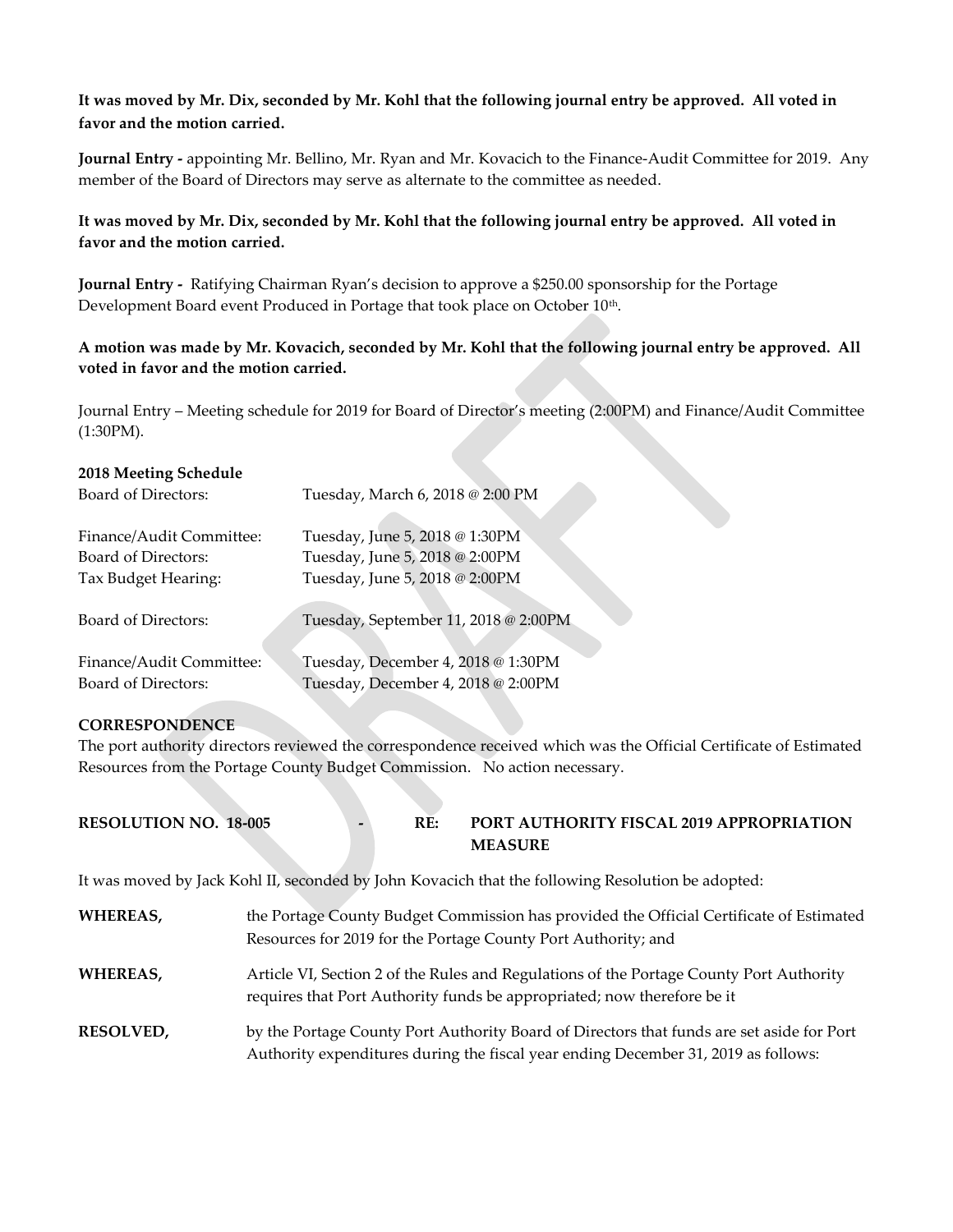#### **PORTAGE COUNTY PORT AUTHORITY**

## **2019 Budget**

|                  | <b>Estimated Beginning Balance</b>                                                                                                                                                                                                                                                                                                                                                                                                                          | Amount       |  |
|------------------|-------------------------------------------------------------------------------------------------------------------------------------------------------------------------------------------------------------------------------------------------------------------------------------------------------------------------------------------------------------------------------------------------------------------------------------------------------------|--------------|--|
|                  | Checking Account                                                                                                                                                                                                                                                                                                                                                                                                                                            | \$115,000.00 |  |
|                  | Money Market Account                                                                                                                                                                                                                                                                                                                                                                                                                                        | \$129,900.00 |  |
|                  | Special Activities Account                                                                                                                                                                                                                                                                                                                                                                                                                                  | \$530.87     |  |
|                  | <b>Total Estimated Balance</b>                                                                                                                                                                                                                                                                                                                                                                                                                              | \$245,430.87 |  |
|                  | Description                                                                                                                                                                                                                                                                                                                                                                                                                                                 |              |  |
|                  | <b>Revenues</b>                                                                                                                                                                                                                                                                                                                                                                                                                                             |              |  |
|                  | 2019 - Plaza Schroer (Brimfield) Fees                                                                                                                                                                                                                                                                                                                                                                                                                       | \$800.00     |  |
|                  | 2019 - KSU Fees                                                                                                                                                                                                                                                                                                                                                                                                                                             | \$6,000.00   |  |
|                  | <b>Total Revenues</b>                                                                                                                                                                                                                                                                                                                                                                                                                                       | \$6,800.00   |  |
|                  | <b>Total Estimated Resources</b>                                                                                                                                                                                                                                                                                                                                                                                                                            | \$252,230.87 |  |
|                  | <b>Expenses</b>                                                                                                                                                                                                                                                                                                                                                                                                                                             |              |  |
|                  | <b>Contract Services</b>                                                                                                                                                                                                                                                                                                                                                                                                                                    | \$20,000.00  |  |
|                  | <b>Special Projects</b>                                                                                                                                                                                                                                                                                                                                                                                                                                     | \$50,000.00  |  |
|                  | Property Maintenance                                                                                                                                                                                                                                                                                                                                                                                                                                        | \$3,500.00   |  |
|                  | <b>Training/Meeting Expenses</b>                                                                                                                                                                                                                                                                                                                                                                                                                            | \$500.00     |  |
|                  | PDB – 25% of Project Fees                                                                                                                                                                                                                                                                                                                                                                                                                                   | \$1,500.00   |  |
|                  | <b>Bank Fees - Checking</b>                                                                                                                                                                                                                                                                                                                                                                                                                                 | \$36.00      |  |
|                  | Transportation                                                                                                                                                                                                                                                                                                                                                                                                                                              | \$500.00     |  |
|                  | Membership Dues                                                                                                                                                                                                                                                                                                                                                                                                                                             | \$5,200.00   |  |
|                  | Advertising/Marketing                                                                                                                                                                                                                                                                                                                                                                                                                                       | \$5,000.00   |  |
|                  | <b>Real Estate Taxes</b>                                                                                                                                                                                                                                                                                                                                                                                                                                    | \$0.00       |  |
|                  | Telephone                                                                                                                                                                                                                                                                                                                                                                                                                                                   | \$0.00       |  |
|                  | Postage                                                                                                                                                                                                                                                                                                                                                                                                                                                     | \$0.00       |  |
|                  | Rent                                                                                                                                                                                                                                                                                                                                                                                                                                                        | \$0.00       |  |
|                  | Professional/Technical/Insurance Services                                                                                                                                                                                                                                                                                                                                                                                                                   | \$5,000.00   |  |
|                  | Other Services                                                                                                                                                                                                                                                                                                                                                                                                                                              | \$0.00       |  |
|                  | Materials & Supplies                                                                                                                                                                                                                                                                                                                                                                                                                                        | \$50.00      |  |
|                  | Photocopy & Printing Supplies (Copier)                                                                                                                                                                                                                                                                                                                                                                                                                      | \$0.00       |  |
|                  | Food Supplies                                                                                                                                                                                                                                                                                                                                                                                                                                               | \$200.00     |  |
|                  | <b>Total Expenses</b>                                                                                                                                                                                                                                                                                                                                                                                                                                       | \$91,486.00  |  |
|                  | and be it further;                                                                                                                                                                                                                                                                                                                                                                                                                                          |              |  |
| <b>RESOLVED,</b> | that the Board of Directors finds and determines that all formal actions of this Board                                                                                                                                                                                                                                                                                                                                                                      |              |  |
|                  | concerning and relating to the adoption of this resolution were taken in an open mee                                                                                                                                                                                                                                                                                                                                                                        |              |  |
|                  | $\mathbf{d} \cdot \mathbf{n} = \mathbf{1} - \mathbf{1} \cdot \mathbf{d} + \mathbf{1} \cdot \mathbf{1} + \mathbf{1} \cdot \mathbf{1} + \mathbf{1} \cdot \mathbf{1} + \mathbf{1} \cdot \mathbf{1} + \mathbf{1} \cdot \mathbf{1} + \mathbf{1} \cdot \mathbf{1} + \mathbf{1} \cdot \mathbf{1} + \mathbf{1} \cdot \mathbf{1} + \mathbf{1} \cdot \mathbf{1} + \mathbf{1} \cdot \mathbf{1} + \mathbf{1} \cdot \mathbf{1} + \mathbf{1} \cdot \mathbf{1} + \mathbf{$ |              |  |

en meeting of this Board and that all deliberations of this Board that resulted in those formal actions were in a meeting open to the public in compliance with the law including Section 121.22 of the Ohio Revised Code.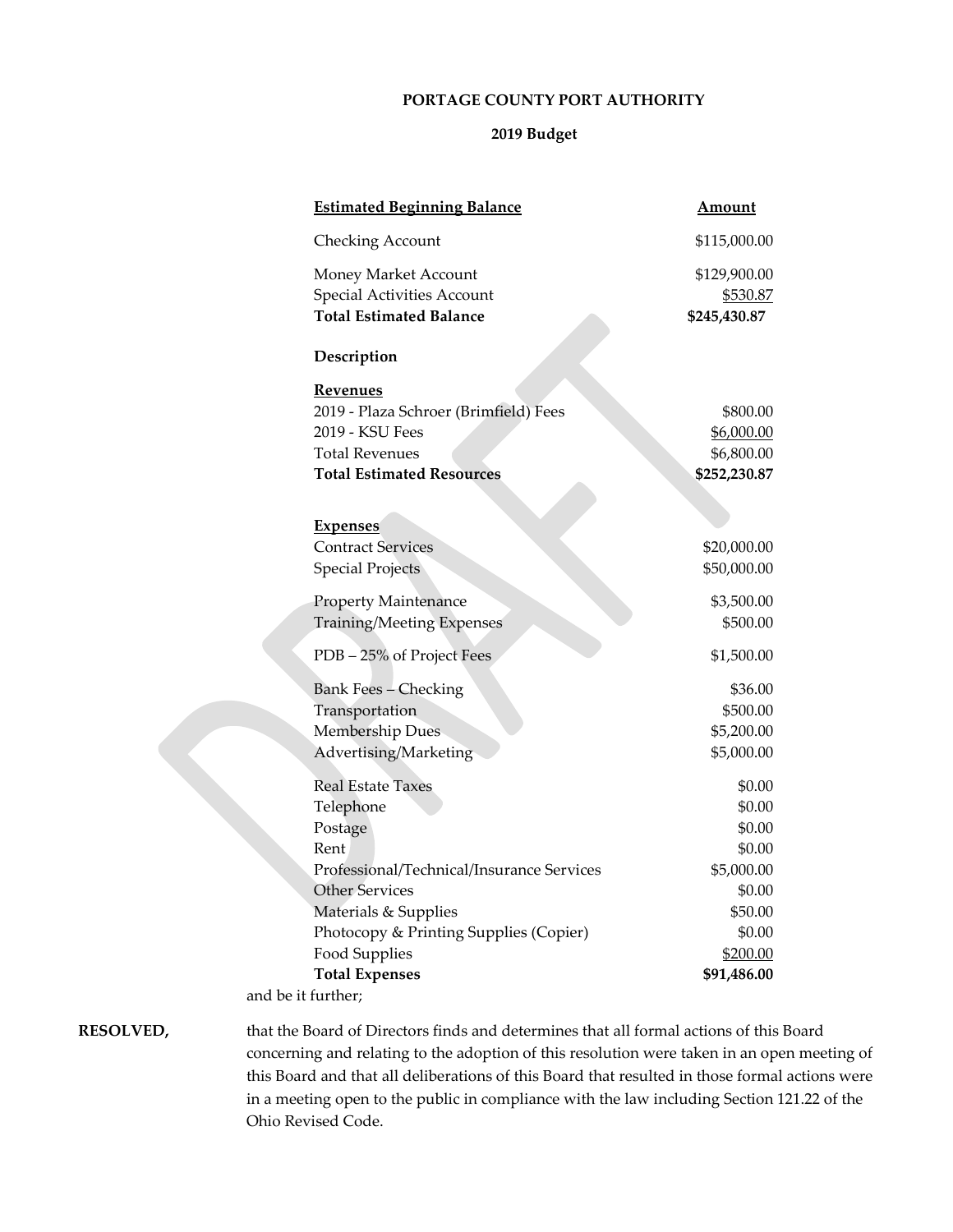Roll Call Vote as Follows:

| Constance Hawke, yea; | Jack Kohl II, yea; | Dominic Bellino, yea;     |
|-----------------------|--------------------|---------------------------|
| David Dix, yea;       | John Ryan, absent; | Lisa Anne Cotten, absent; |
| John Kovacich, yea;   |                    |                           |

 $\ast$  \*  $\ast$  \*  $\ast$  \*  $\ast$  \*

#### **RESOLUTION NO.: 18-006**

### **RE:JOHN RYAN ELECTED CHAIRMAN OF THE BOARD OF DIRECTORS FOR THE PORTAGE COUNTY PORT AUTHORITY FOR THE YEAR 2019.**

It was moved by Jack Kohl II, seconded by David Dix that the following resolution be adopted:

- **RESOLVED,** that John Ryan is elected to preside at all regular and special meetings in 2019 for a term of one year or until the next organizational meeting of the Board; and be it further
- **RESOLVED,** that the Board of Directors finds and determines that all formal actions of this Board concerning and relating to the adoption of this resolution were taken in an open meeting of this Board and that all deliberations of this Board that resulted in those formal actions were in meeting open to the public in compliance with the law including Section 121.22 of the Ohio Revised Code.

Voice vote was as follows:

Constance Hawke, yea; Jack Kohl II, yea; Dominic Bellino, yea; David Dix, yea; John Ryan, absent; Lisa Anne Cotten, absent; John Kovacich, yea;

\* \* \* \* \*

#### **RESOLUTION NO. 18-007**

## **RE: DOMINIC BELLINO ELECTED VICE-CHAIRMAN OF THE BOARD OF DIRECTORS FOR THE PORTAGE COUNTY PORT AUTHORITY FOR THE YEAR 2019.**

It was moved by David Dix seconded by Jack Kohl II that the following resolution be adopted:

| <b>RESOLVED,</b> | that Dominic Bellino is elected Vice-Chairman of the Board of Directors of the Portage County                                                                                         |
|------------------|---------------------------------------------------------------------------------------------------------------------------------------------------------------------------------------|
|                  | Port Authority for the year 2019 or until the next organizational meeting of the Board, to                                                                                            |
|                  | preside at all regular and special meetings when and while the Chairman shall vacate the                                                                                              |
|                  | Chair, when so acting shall have all the powers of the Chairman; and be it further                                                                                                    |
| <b>RESOLVED,</b> | that the Board of Directors finds and determines that all formal actions of this Board<br>concerning and relating to the adoption of this resolution were taken in an open meeting of |
|                  | this Board and that all deliberations of this Board that resulted in those formal actions were in                                                                                     |
|                  | meeting open to the public in compliance with the law including Section 121.22 of the Ohio                                                                                            |
|                  | Revised Code.                                                                                                                                                                         |

Voice vote was as follows: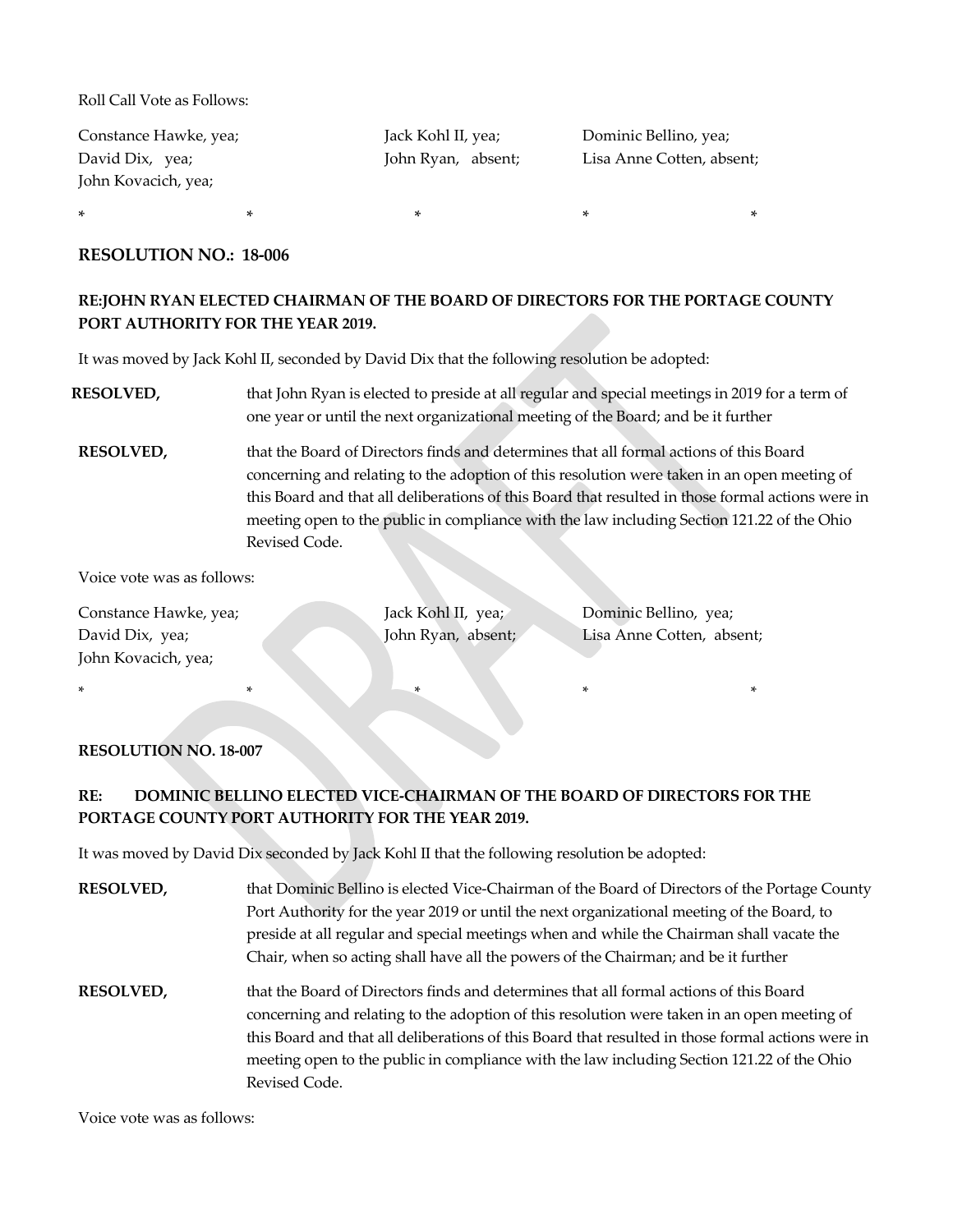John Kovacich, yea;

\* \* \* \* \*

Constance Hawke, yea; Jack Kohl II, yea; Dominic Bellino, abstained; David Dix, yea; John Ryan, absent; Lisa Anne Cotten, absent;

#### **RESOLUTION NO. 18-008**

### **RE: APPOINT DIANA FIERLE AS SECRETARY-TREASURER OF THE BOARD OF DIRECTORS FOR THE PORTAGE COUNTY PORT AUTHORITY FOR THE YEAR 2019.**

It was moved by David Dix, seconded by Jack Kohl II that the following resolution be adopted:

- **RESOLVED,** that Diana Fierle is appointed by the Board of Directors of the Portage County Port Authority as Secretary-Treasurer of the Board for the year 2019 or until the next organizational meeting of the Board; and be it further
- **RESOLVED,** that the Board of Directors finds and determines that all formal actions of this Board concerning and relating to the adoption of this resolution were taken in an open meeting of this Board and that all deliberations of this Board that resulted in those formal actions were in meeting open to the public in compliance with the law including Section 121.22 of the Ohio Revised Code.

Voice vote was as follows:

Constance Hawke, yea; Jack Kohl II, yea; Dominic Bellino, yea; David Dix, yea; John Ryan, absent; Lisa Anne Cotten, absent; John Kovacich, yea;

\* \* \* \* \*

# **RESOLUTION NO. 18-009 RE: APPOINT TAYLOR LUTTNER AS ASSISTANT SECRETARY-TREASURER OF THE BOARD OF DIRECTORS FOR THE PORTAGE COUNTY PORT AUTHORITY FOR THE YEAR 2019.**

It was moved by David Dix, seconded by Jack Kohl II that the following resolution be adopted:

| <b>RESOLVED,</b> | that Taylor Luttner is appointed by the Board of Directors of the Portage County Port             |
|------------------|---------------------------------------------------------------------------------------------------|
|                  | Authority as Assistant Secretary-Treasurer of the Board for the year 2019 or until the next       |
|                  | organizational meeting of the Board. The Assistant Secretary-Treasurer shall serve in the         |
|                  | absence of the Secretary-Treasurer and shall have all of the powers, responsibilities and         |
|                  | authority of the Secretary-Treasurer when operating in this capacity; and be it further           |
| <b>RESOLVED,</b> | that the Board of Directors finds and determines that all formal actions of this Board            |
|                  | concerning and relating to the adoption of this resolution were taken in an open meeting of       |
|                  | this Board and that all deliberations of this Board that resulted in those formal actions were in |
|                  | meeting open to the public in compliance with the law including Section 121.22 of the Ohio        |
|                  | Revised Code.                                                                                     |

Voice vote was as follows: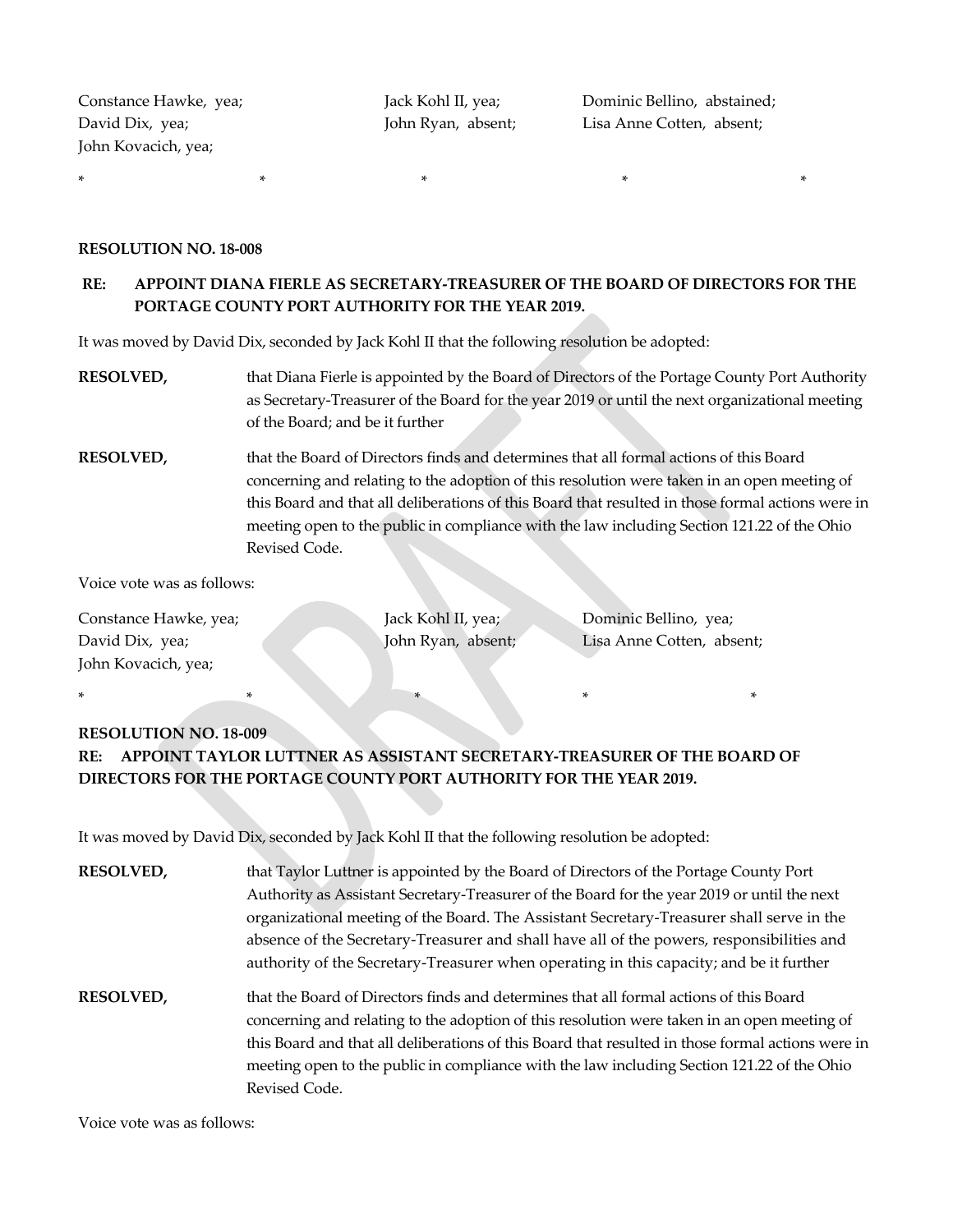Constance Hawke, yea; <br> Jack Kohl II, yea; <br> Dominic Bellino, yea; John Kovacich, yea;

David Dix, yea; John Ryan, absent; Lisa Anne Cotten, absent;

#### **RESOLUTION NO. 18-010**

\* \*

## **RE: AUTHORIZE THE PURCHASE OF SURETY BONDS FOR THE SECRETARY-TREASURER, ASSISTANT SECRETARY-TREASURER, VICE-CHAIRMAN AND CHAIRMAN OF THE PORTAGE COUNTY PORT AUTHORITY.**

 $\star$  \*  $\star$  \*  $\star$  \*  $\star$  \*  $\star$  \*

It was moved by Jack Kohl II, seconded by John Kovacich to approve the following:

| WHEREAS,                                                        | Article IV, Section 10 of the Port Authority By-Laws requires that: "Checks, drafts, notes,<br>bonds and other instruments requiring the payment of sums of money shall be executed<br>with two signatures: one being of the Chairman or other director, and the other being the<br>Secretary-Treasurer. The Board of Directors may at any time or from time to time<br>designate one or more of its members or any other employee or officer to execute any such<br>instrument for and on behalf of the Authority."; and |                                          |                                                                                                                                                                                 |
|-----------------------------------------------------------------|---------------------------------------------------------------------------------------------------------------------------------------------------------------------------------------------------------------------------------------------------------------------------------------------------------------------------------------------------------------------------------------------------------------------------------------------------------------------------------------------------------------------------|------------------------------------------|---------------------------------------------------------------------------------------------------------------------------------------------------------------------------------|
| WHEREAS,                                                        | accounts; now therefore be it                                                                                                                                                                                                                                                                                                                                                                                                                                                                                             |                                          | the Board of Directors have agreed and designated the Chairman, Vice-Chairman or the<br>Assistant Secretary Treasurer to sign as secondary signatory on the Port Authority bank |
| <b>RESOLVED,</b>                                                | in accordance with Section 7 (B) of the By-Laws, the Board of Directors authorizes the<br>purchase of surety bonds for the Secretary-Treasurer, Assistant Secretary-Treasurer,<br>Chairman and Vice-Chairman, and be it further                                                                                                                                                                                                                                                                                           |                                          |                                                                                                                                                                                 |
| RESOLVED,                                                       | that the purchase is to be made from the Edward H. Sutton Insurance Agency, Inc., P.O.<br>Box 271, Aurora, Ohio 44202, in an amount of \$100/\$125 per year for each \$5000 Surety<br>Bond not to exceed \$425.00 (total); and be it further                                                                                                                                                                                                                                                                              |                                          |                                                                                                                                                                                 |
| <b>RESOLVED,</b>                                                | that the Board of Directors finds and determines that all formal actions of this Board<br>concerning and relating to the adoption of this resolution were taken in an open meeting of<br>this Board and that all deliberations of this Board that resulted in those formal actions were in<br>meeting open to the public in compliance with the law including Section 121.22 of the Ohio<br>Revised Code.                                                                                                                 |                                          |                                                                                                                                                                                 |
| Voice vote was as follows:                                      |                                                                                                                                                                                                                                                                                                                                                                                                                                                                                                                           |                                          |                                                                                                                                                                                 |
| Constance Hawke, yea;<br>David Dix, yea;<br>John Kovacich, yea; |                                                                                                                                                                                                                                                                                                                                                                                                                                                                                                                           | Jack Kohl II, yea;<br>John Ryan, absent; | Dominic Bellino, yea;<br>Lisa Anne Cotten, absent;                                                                                                                              |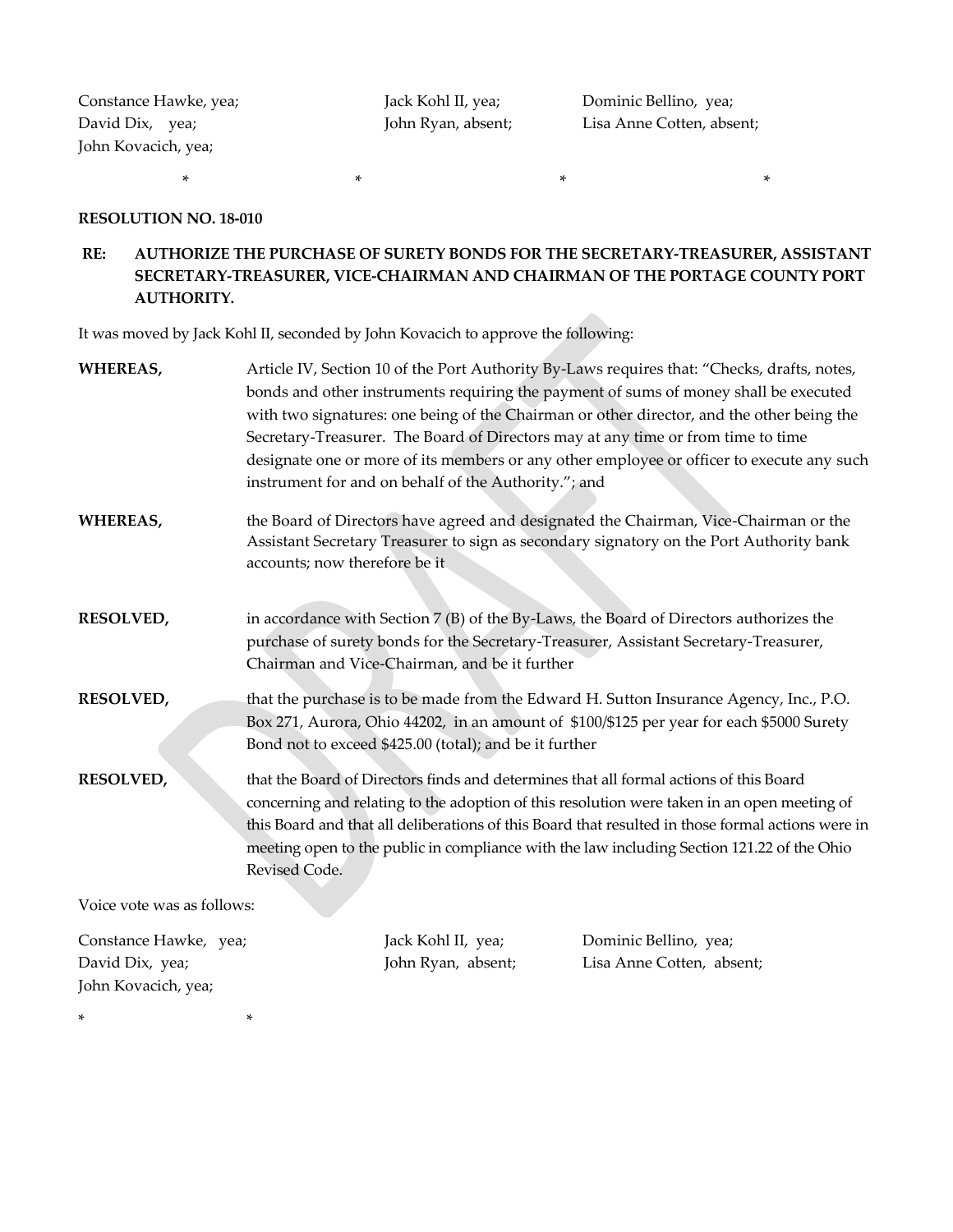#### **RESOLUTION NO. 18- 011**

## **RE: AUTHORIZATION FOR THE PURCHASE OF ITEMS NECESSARY FOR THE HOSTING OF PORTAGE COUNTY PORT AUTHORITY FUNCTIONS AND MEETING EXPENSES FROM JANUARY 1, 2019 THROUGH DECEMBER 31, 2019.**

It was moved by Jack Kohl II, seconded by John Kovacich that the following Resolution be adopted:

| <b>WHEREAS,</b>  | the Board of Directors hosts various meetings and functions throughout the year for which<br>they must authorize the purchase of items necessary for those events; and                                                                                                                                                                                                                                    |
|------------------|-----------------------------------------------------------------------------------------------------------------------------------------------------------------------------------------------------------------------------------------------------------------------------------------------------------------------------------------------------------------------------------------------------------|
| <b>WHEREAS,</b>  | in accordance with the Auditor of the State of Ohio Bulletin 2004-002, which requires "that<br>expenditures of public funds for coffee, meals, refreshments, or other amenities have prior<br>authorization by the appropriate legislative authority"; now therefore be it                                                                                                                                |
| <b>RESOLVED,</b> | that the Portage County Port Authority Board of Directors does hereby authorize the<br>purchase of items necessary to host various meetings and events throughout the year 2019<br>in a total amount not to exceed \$500; and be it further                                                                                                                                                               |
| <b>RESOLVED,</b> | that the Board of Directors finds and determines that all formal actions of this Board<br>concerning and relating to the adoption of this resolution were taken in an open meeting of<br>this Board and that all deliberations of this Board that resulted in those formal actions were<br>in meeting open to the public in compliance with the law including Section 121.22 of the<br>Ohio Revised Code. |

Voice vote was as follows:

Constance Hawke, yea; Jack Kohl II, yea; Dominic Bellino, yea; David Dix, yea; John Ryan, absent; Lisa Anne Cotten, absent; John Kovacich, yea;

#### **RESOLUTION NO. 18-012**

### **RE: AUTHORIZATION FOR PAYMENT TO THE RECORD PUBLISHING COMPANY/GATEHOUSE MEDIA FOR LEGAL NOTICES OF THE PORTAGE COUNTY PORT AUTHORITY MEETINGS IN 2019.**

\* \* \* \* \*

It was moved by Jack Kohl II, seconded by John Kovacich that the following Resolution be adopted:

| <b>RESOLVED,</b> | that the Portage County Port Authority Board of Directors does hereby authorize payment<br>to the Record Publishing Company/Gatehouse Media for various legal notices published in<br>the Record-Courier Newspaper of the Board of Directors' regular and special meetings<br>throughout the year 2019 in a total amount not to exceed \$1,000; and be it further |
|------------------|-------------------------------------------------------------------------------------------------------------------------------------------------------------------------------------------------------------------------------------------------------------------------------------------------------------------------------------------------------------------|
| <b>RESOLVED,</b> | that the Board of Directors finds and determines that all formal actions of this Board<br>concerning and relating to the adoption of this resolution were taken in an open meeting of<br>this Board and that all deliberations of this Board that resulted in those formal actions were                                                                           |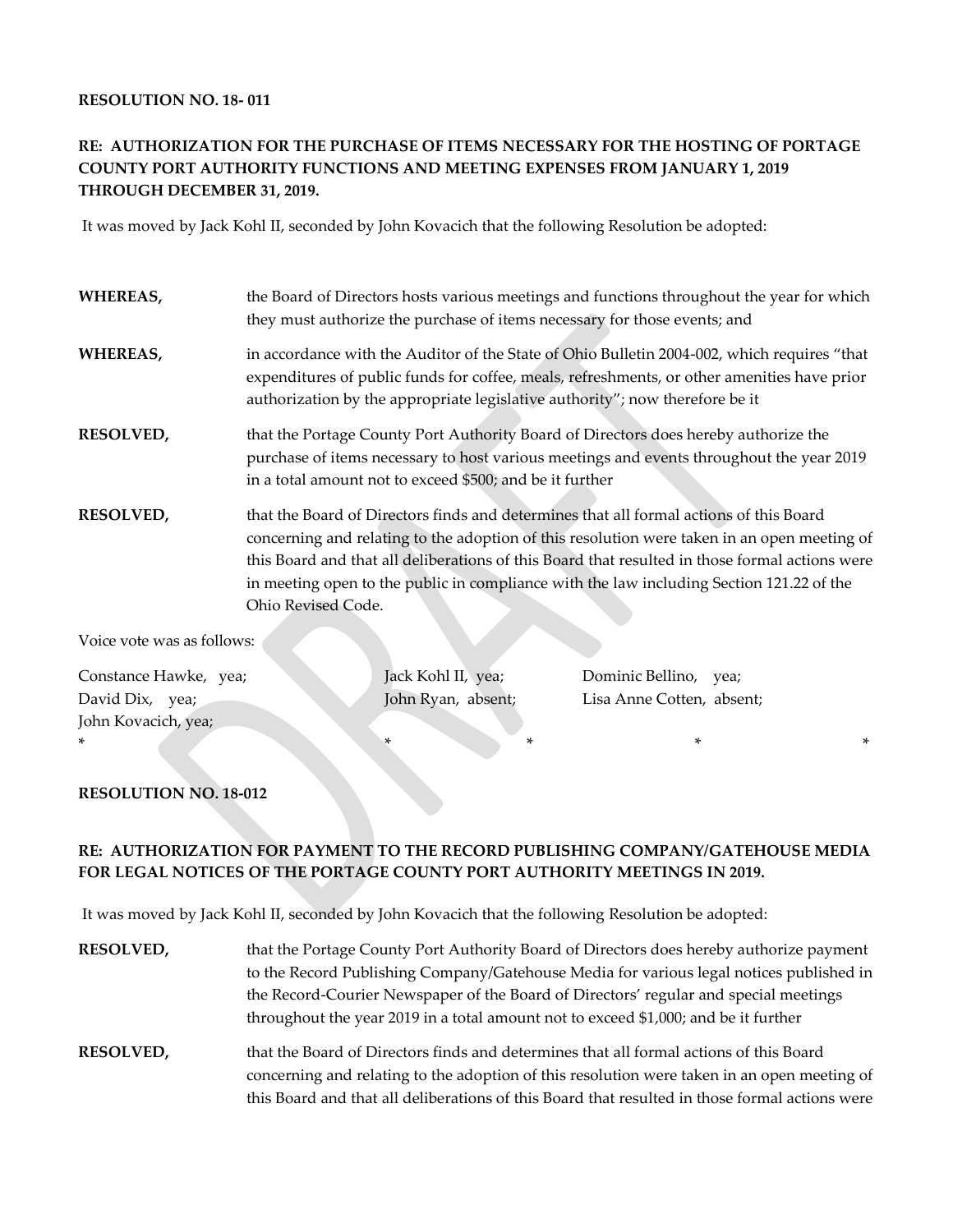### in meeting open to the public in compliance with the law including Section 121.22 of the Ohio Revised Code.

Voice vote was as follows:

| Constance Hawke, yea; | Jack Kohl II, yea; | Dominic Bellino, yea;     |
|-----------------------|--------------------|---------------------------|
| David Dix, yea;       | John Ryan, absent; | Lisa Anne Cotten, absent; |
| John Kovacich, yea;   |                    |                           |
|                       |                    |                           |

 $\ast$  \*  $\ast$  \*  $\ast$  \*  $\ast$  \*

#### **RESOLUTION NO. 18-013**

## **RE: AUTHORIZATION FOR MARKETING/ADVERTISING AND SPONSORSHIP OPPORTUNITIES OF THE PORTAGE COUNTY PORT AUTHORITY IN 2019.**

It was moved by Jack Kohl II, seconded by John Kovacich that the following Resolution be adopted:

**RESOLVED,** that the Portage County Port Authority Board of Directors does hereby authorize marketing/advertising and sponsorship opportunities of the Portage County Port Authority throughout the year 2018 in a total amount not to exceed \$2,500; and be it further

**RESOLVED,** that the Board of Directors finds and determines that all formal actions of this Board concerning and relating to the adoption of this resolution were taken in an open meeting of this Board and that all deliberations of this Board that resulted in those formal actions were in meeting open to the public in compliance with the law including Section 121.22 of the Ohio Revised Code.

Voice vote was as follows:

| Constance Hawke, yea; | Jack Kohl II, yea; | Dominic Bellino, yea;     |
|-----------------------|--------------------|---------------------------|
| David Dix, yea;       | John Ryan, absent; | Lisa Anne Cotten, absent; |
| John Kovacich, yea;   |                    |                           |

\* \* \* \* \*

#### **RESOLUTION NO. 18-014**

#### **RE: AUTHORIZE PAYMENT OF DUES TO THE OHIO PORT AUTHORITY COUNCIL.**

It was moved by Jack Kohl II, seconded by John Kovacich that the following resolution be adopted:

**WHEREAS,** Ohio Governor Voinovich's Executive Order 98-09V created the Ohio Port Authority Council consisting of one House Representative (ex-officio capacity), one Senate Representative (ex-officio capacity), one ODOT Representative, one Ohio Department of Development Representative, and one member from each Port Authority, as designated by the Chairman. Council members are appointed by the Governor and serve three (3) year terms; and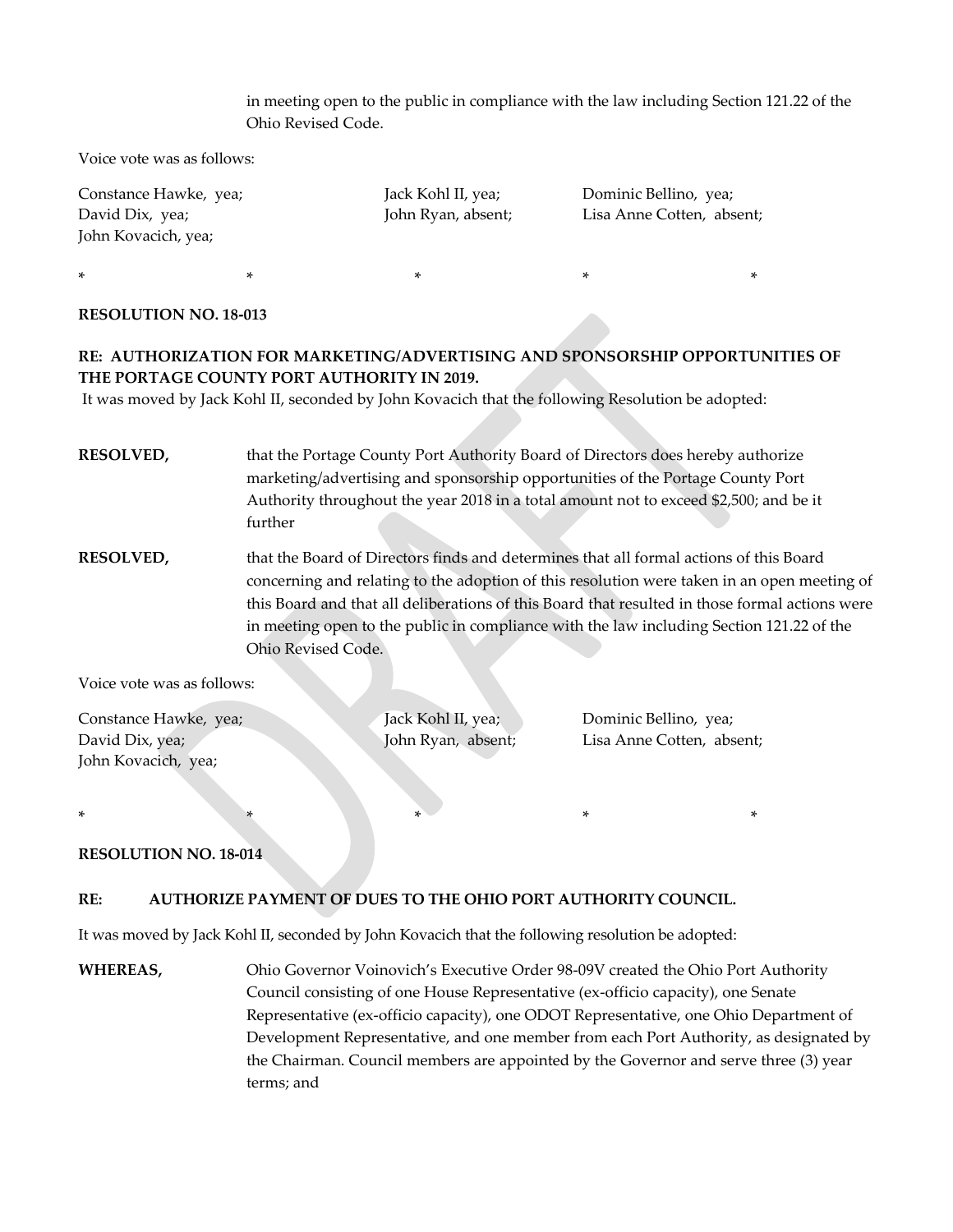| WHEREAS,         | that the Board of Directors agreed to join the Ohio Port Authority Council at a current cost<br>not to exceed \$200 for 2019. The Board of Directors noted that the dues increased from \$100<br>to \$200 in 2018, as determined by the Ohio Port Authority Council in October 2017; now<br>therefore be it                                                                                               |
|------------------|-----------------------------------------------------------------------------------------------------------------------------------------------------------------------------------------------------------------------------------------------------------------------------------------------------------------------------------------------------------------------------------------------------------|
| <b>RESOLVED,</b> | that the Board of Directors authorizes payment not to exceed \$200 for dues in 2019; and be<br>it further                                                                                                                                                                                                                                                                                                 |
| <b>RESOLVED,</b> | that the Board of Directors finds and determines that all formal actions of this Board<br>concerning and relating to the adoption of this resolution were taken in an open meeting of<br>this Board and that all deliberations of this Board that resulted in those formal actions were in<br>meeting open to the public in compliance with the law including Section 121.22 of the<br>Ohio Revised Code. |

Voice vote was as follows:

| Constance Hawke, yea; | Jack Kohl II, yea; | Dominic Bellino, yea;     |
|-----------------------|--------------------|---------------------------|
| David Dix, yea;       | John Ryan, absent; | Lisa Anne Cotten, absent; |
| John Kovacich, yea;   |                    |                           |
|                       |                    |                           |

\* \* \* \* \* \* \* \* \*

### **RESOLUTION NO. 18-015**

# **RE: AGREE TO ENTER INTO AN AGREEMENT WITH THE PORTAGE COUNTY PROSECUTOR FOR LEGAL SERVICES FOR THE PORTAGE COUNTY PORT AUTHORITY FOR THE YEAR 2019.**

It was moved by Jack Kohl II, seconded by John Kovacich that the following resolution be adopted:

| <b>RESOLVED,</b>                                 | that the Board of Directors enters into a Fee Agreement for Legal Services from the Portage<br>County Prosecutor for the Port Authority for the year 2019 at a cost of Five thousand dollars<br>$(\$5,000.00)$ ; and be it further                                                                                                                                                                        |
|--------------------------------------------------|-----------------------------------------------------------------------------------------------------------------------------------------------------------------------------------------------------------------------------------------------------------------------------------------------------------------------------------------------------------------------------------------------------------|
| <b>RESOLVED,</b>                                 | that the Board of Directors finds and determines that all formal actions of this Board<br>concerning and relating to the adoption of this resolution were taken in an open meeting of<br>this Board and that all deliberations of this Board that resulted in those formal actions were in<br>meeting open to the public in compliance with the law including Section 121.22 of the Ohio<br>Revised Code. |
| $\overline{M}$ ad aa soo ta soo aa aa fallasoon. |                                                                                                                                                                                                                                                                                                                                                                                                           |

Voice vote was as follows:

Constance Hawke, yea; Jack Kohl II, yea; Dominic Bellino, yea; John Kovacich, yea;

 $\star$  \*  $\star$  \*  $\star$  \*

David Dix, yea; John Ryan, absent; Lisa Anne Cotten, absent;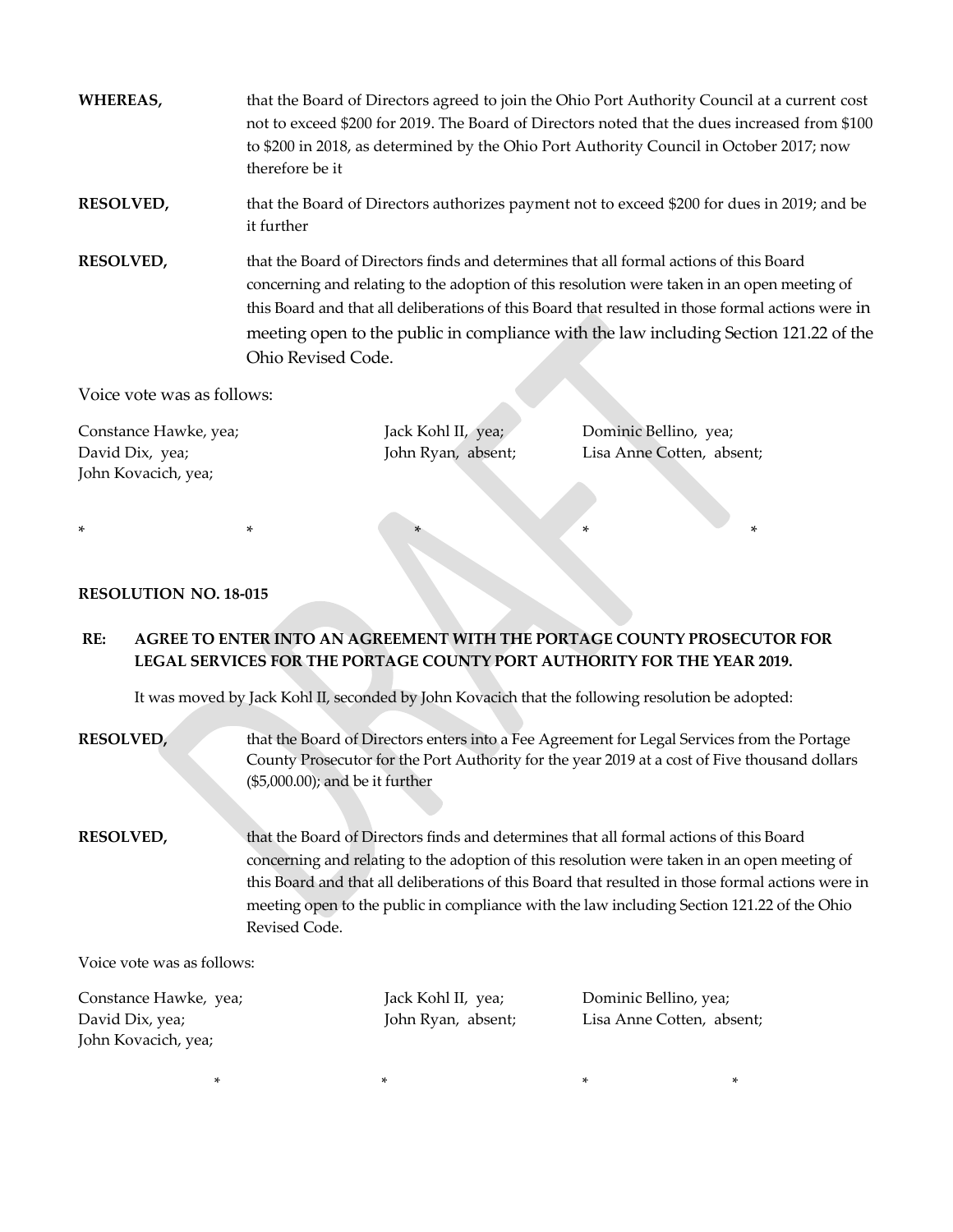#### **RESOLUTION NO. 18-016**

# **RE: AUTHORIZE PORTAGE DEVELOPMENT BOARD PRESIDENT/PORT AUTHORITY EX OFFICIO MEMBER BRADFORD EHRHART AND/OR SECRETARY-TREASURER DIANA FIERLE TO ATTEND OHIO PORT AUTHORITY COUNCIL MEETINGS IN 2019 (AS THEIR SCHEDULE ALLOWS) AND RECEIVE REIMBURSEMENT.**

It was moved by Jack Kohl III, seconded by John Kovacich that the following Resolution be adopted:

- **RESOLVED,** that the Board of Directors authorizes Portage Development Board President/Port Authority Ex Officio member Bradford Ehrhart and/or Secretary Treasurer Diana Fierle to travel for regular and special meetings of the Ohio Port Authorities Council throughout 2019 on their behalf and as their schedule allows. The Board of Directors also authorizes them to spend the night prior to the meetings when the meetings begin prior to 10:00 AM in the morning and authorizes reimbursement of the travel expenses in accordance with the Port Authorities' Travel and Expense Reimbursement Policy; and be it further
- **RESOLVED,** that the Board of Directors finds and determines that all formal actions of this Board concerning and relating to the adoption of this resolution were taken in an open meeting of this Board and that all deliberations of this Board that resulted in those formal actions were in a meeting open to the public in compliance with the law including Section 121.22 of the Ohio Revised Code.

Voice vote was as follows:

Constance Hawke, yea; Jack Kohl II, yea; Dominic Bellino, yea; John Kovacich, yea; \* \* \* \* \*

David Dix, yea; John Ryan, absent; Lisa Anne Cotten, absent;

#### **RESOLUTION NO. 18-017**

**RE: IN ACCORDANCE WITH OHIO SUBSTITUTE HOUSE BILL 9 (126TH GENERAL ASSEMBLY) APPOINT SECRETARY-TREASURER DIANA FIERLE AND ASSISTANT SECRETARY-TREASURER TAYLOR LUTTNER AS THE DESIGNEES TO ATTEND TRAINING PROGRAMS AND SEMINARS ABOUT OHIO'S PUBLIC RECORDS LAW.** 

It was moved by Jack Kohl II, seconded by John Kovacich that the following Resolution be adopted:

- WHEREAS, Ohio Substitute House Bill 9 (126<sup>th</sup> General Assembly) requires a public office to adopt a public records policy in compliance with Ohio's Public Records Law for responding to public requests for information; and
- **WHEREAS,** Ohio law requires that elected and appointed officials attend a three hour seminar about Public Records Law but also allows the official to appoint a designee; now there for be it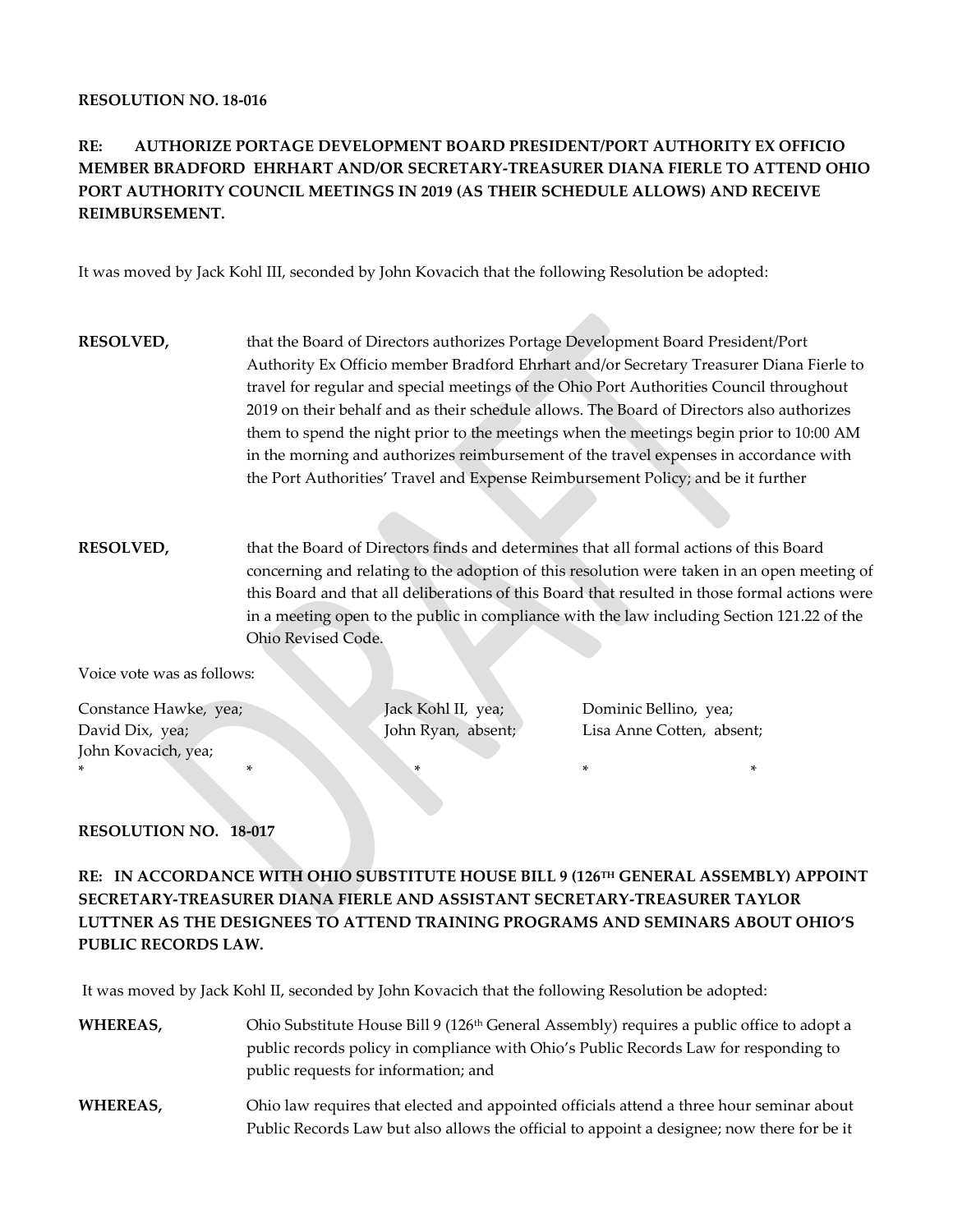**RESOLVED,** that the Portage County Port Authority Board of Directors does hereby appoint Secretary-Treasurer Diana Fierle and Assistant Secretary-Treasurer Taylor Luttner as the Board's designees to attend the required training in accordance with Ohio Substitute House Bill 9 (126th General Assembly) and authorize reimbursement of all travel expenses in accordance with the Port Authority's Travel and Expense Reimbursement Policy; and be it further

**RESOLVED,** that the Board of Directors finds and determines that all formal actions of this Board concerning and relating to the adoption of this resolution were taken in an open meeting of this Board and that all deliberations of this Board that resulted in those formal actions were in meeting open to the public in compliance with the law including Section 121.22 of the Ohio Revised Code.

Voice vote was as follows:

Constance Hawke, yea; Jack Kohl II, yea; Dominic Bellino, yea; John Kovacich, yea; \* \* \* \*

David Dix, yea; John Ryan, absent; Lisa Anne Cotten, absent;

#### **RESOLUTION NO. 18-018**

# **RE: AGREE TO ENTER INTO AN AGREEMENT WITH CHARLES E. HARRIS & ASSOCIATES FOR FINANCIAL SERVICES FOR THE PORTAGE COUNTY PORT AUTHORITY FOR THE YEARS OF 2018 AND 2019.**

It was moved by David Dix, seconded by Jack Kohl II that the following resolution be adopted:

| <b>RESOLVED,</b> | that the Board of Directors enters into an Agreement for Financial Services through Charles E.    |
|------------------|---------------------------------------------------------------------------------------------------|
|                  | Harris & Associates to prepare financial statements for 2018 and 2019 for the State of Ohio's     |
|                  | Hinkle System for the Port Authority at a cost not to exceed \$350 (three hundred and fifty       |
|                  | dollars) for 2018 and a cost not to exceed \$375 (three hundred and seventy five dollars) for     |
|                  | 2019; and be it further                                                                           |
| <b>RESOLVED,</b> | that the Board of Directors finds and determines that all formal actions of this Board            |
|                  | concerning and relating to the adoption of this resolution were taken in an open meeting of       |
|                  | this Board and that all deliberations of this Board that resulted in those formal actions were in |
|                  | meeting open to the public in compliance with the law including Section 121.22 of the Ohio        |
|                  | Revised Code.                                                                                     |
|                  |                                                                                                   |

Voice vote was as follows:

Constance Hawke, yea; Jack Kohl II, yea; Dominic Bellino, yea; John Kovacich, yea;

David Dix, yea; John Ryan, absent; Lisa Anne Cotton, absent;

 $\star$  \*  $\star$  \*  $\star$  \*  $\star$  \*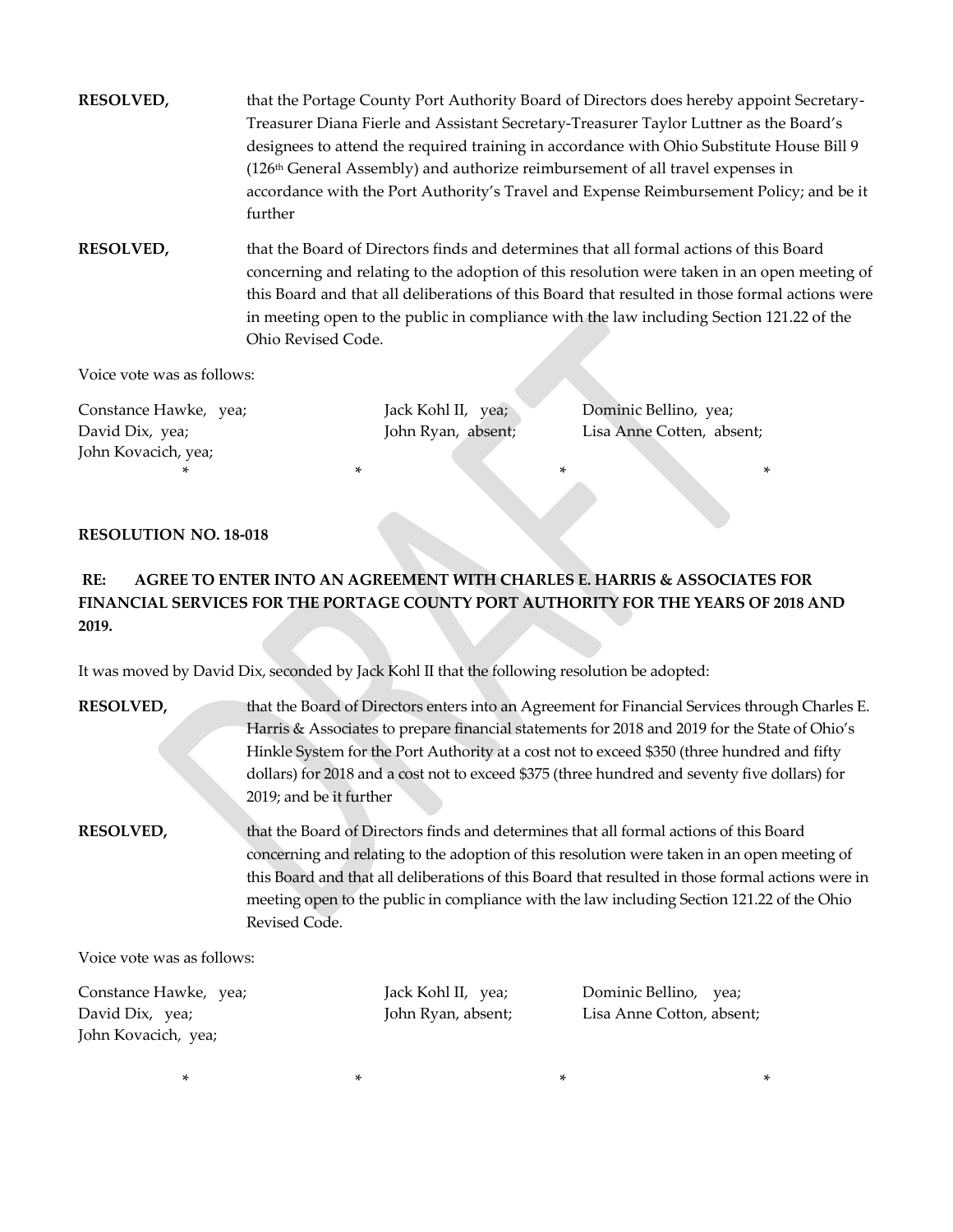#### **RESOLUTION NO. 18-019**

#### **RE: AUTHORIZATION FOR PAYMENT TO THE PORTAGE DEVELOPMENT BOARD PER THE THREE YEAR AGREEMENT APPROVED IN 2016 FOR CONTRACT SERVICES AND ANNUAL INVESTMENT FOR 2019.**

It was moved by Jack Kohl II, seconded by John Kovacich that the following Resolution be adopted:

- **RESOLVED,** that the Portage County Port Authority Board of Directors does hereby authorize payment to the Portage Development Board for contract services not to exceed \$15,000 and investment/membership dues not to exceed \$5,000 for year 2019 of their three year contract and pledge; and be it further
- **RESOLVED,** that the Board of Directors finds and determines that all formal actions of this Board concerning and relating to the adoption of this resolution were taken in an open meeting of this Board and that all deliberations of this Board that resulted in those formal actions were in meeting open to the public in compliance with the law including Section 121.22 of the Ohio Revised Code.

Voice vote was as follows:

Constance Hawke, yea; Jack Kohl II, yea; Dominic Bellino, yea; John Kovacich, yea;

\* \* \* \* \*

David Dix, yea; John Ryan, absent; Lisa Anne Cotten, absent;